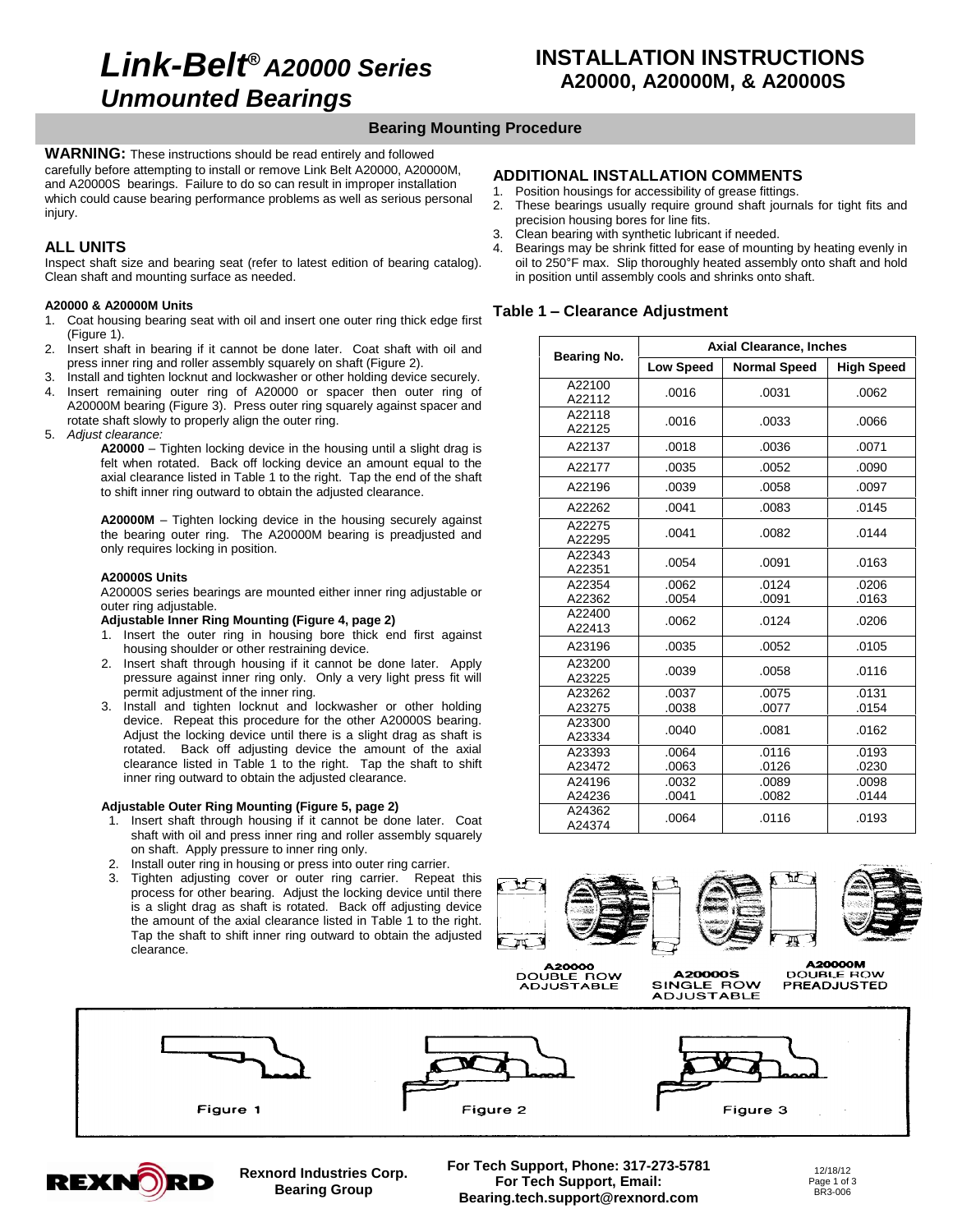# **Link-Belt***<sup>Æ</sup>* **A20000 Series Unmounted Bearings**

# **INSTALLATION INSTRUCTIONS A20000, A20000M, & A20000S**

# **Grease Lubrication**

Select one of the greases (or equivalent) listed in the table below. Rotate shaft slowly, if possible, when lubricating with grease gun. Fill housing for low speed or dirty applications. Reduce amount of grease for higher speeds.

| Ambient<br>conditions   |                                               | Operating<br>conditions |                      | Bearing<br>operating<br>temperature |        | Suggested<br>greasing<br>interval <sup>7</sup> | Use these greases<br>or equivalent                                                                               |  |
|-------------------------|-----------------------------------------------|-------------------------|----------------------|-------------------------------------|--------|------------------------------------------------|------------------------------------------------------------------------------------------------------------------|--|
| Dirt                    | Moisture                                      | Load                    | Speed                | Low                                 | High   |                                                |                                                                                                                  |  |
|                         |                                               | Light                   | Slow                 | $\mathbf{0}$                        | 120    | 2 to 6 months                                  |                                                                                                                  |  |
| Clean                   | Dry                                           | to<br>medium            | to<br>medium         | 120                                 | 200    | 1 to 2 months                                  | High quality NLGI #1 or 2                                                                                        |  |
| Moderate                |                                               | Light                   | Slow                 | 0                                   | 120    | 1 to 4 weeks                                   | multi-purpose bearing greases<br>are generally satisfactory.                                                     |  |
| to<br>Dirty             | Dry                                           | t٥<br>medium            | t٥<br>medium         | 120                                 | 200    | 1 to 7 days                                    | Consultation with a<br>reputable lubricant supplier                                                              |  |
| Extreme<br>Dirt         | Dry                                           | Light :<br>t٥<br>medium | Slow<br>to<br>medium | e e c<br>0                          | 200    | Daily-flushing<br>out dirt                     | is recommended.                                                                                                  |  |
|                         | High<br>humidity<br>Direct<br>water<br>splash | Light<br>to<br>heavy    | Slow<br>to<br>medium | 32                                  | 200    | 1 to 4 weeks<br>grease at<br>shutdowns         | Mobil Oil Co., Mobilith AW2<br>Texaco Inc., RB2<br>Shell Oil Co., Alvania EP2 -                                  |  |
|                         |                                               | Heavy<br>to             |                      | $\Omega$                            | 200    | 1 to 8 weeks                                   | Shell Oil Co., Alvania EP2                                                                                       |  |
|                         |                                               | very<br>heavy           | Slow<br>А.           | $-20$                               | 120    | 1 to 8 weeks                                   | Mobil Oil Corp., Mobiltemp 78                                                                                    |  |
| $\mathcal{A}$           |                                               | Light                   | High<br>speed        | 100                                 | 200    | 1 to 8 weeks                                   | Imperial Oil &<br>Grease Co., Molub-Alloy No. 2<br>Gulf Oil Corp., Gulfcrown No. 2<br>Texaco Inc., Molytex No. 2 |  |
|                         | Possible<br>frost                             | Light<br>tο<br>heavy    | Slow<br>t٥<br>medium | $-65$                               | $+250$ | 1 to 4 weeks<br>grease at<br>shutdown          | Esso, Beacon 325<br>Texaco Inc., 2346EP Low Temp<br>Shell Oil Co., Aeroshell 7A                                  |  |
| Clean<br>to<br>moderate | Dry                                           | Light<br>to<br>medium   | Slow<br>to<br>medium | 80                                  | $-250$ | 1 to 8 weeks                                   | Union Oil Co., Unoba EP No. 2<br>Texaco Inc., 1999 Hi-Temp                                                       |  |
| Clean<br>to<br>dirty    | Drv                                           | Light                   | Slow                 | 80                                  | 300    | 1 to 4 weeks                                   | Keystone Lubricants Co.,<br>No. 89<br>Dow Chemical Co., DC44                                                     |  |

Figure 4) Adjustable Inner Ring with adjusting nut



Figure 5) Adjustable Outer Ring with shim packs



Figure6 ) Adjustable Outer Ring A20000 with shim packs

# **Oil Lubrication**

**Oil Cup or Oil Bath Lubrication** – Oil cups can be applied for use as a self-contained oil bath system. Oil bath lubrication is not recommended for speeds above the catalog oil speed limits, where excessive oil churning or misting occurs, or where there is air flow across the housing, which will pull oil out through the seals due to different pressures.

Oil levels are controlled by sight gages, oil cups, etc. These should be used in conjunction with a vent or breather cap. Proper static oil levels are shown in Table 5. Cups or sight gages should be carefully marked.

**Circulating Oil Lubrication <sup>ñ</sup>** Oil circulation systems can be used under <sup>a</sup> wider variety, or under more extreme operating conditions than any other lubrication method. They are especially valuable for high speed and high temperature service to provide better lubrication and cooler operation.

A complete circulation system includes the use of pressure pump, a heat exchanger (or a method of cooling oil), an adequate sump, a filter to remove particles over 20 micron in size and safety devices such as pressure and temperature warning devices and filter bypasses. It is also best to tap oversize drain holes in the housing or to provide a suction pump to positively remove oil from the housing. Oil should be removed from both sides of the housing, but where speeds are not high one side may be<br>sufficient.<br>**Oil Viscosity** – The required viscosity for good lubrication depends on sufficient.<br>**Oil Viscosity** – The required viscosity for good lubrication depends on

starting temperatures, operating temperatures, and speed. The recommended viscosity level for bearings operating within catalog speed limits is between 100 and 150 Saybolt seconds (SSU) at operating temperature for oil exit temperature on circulating systems. Slow speed heavily loaded bearings require much higher viscosities. Consult Rexnord Bearing Division.

Where starting temperatures are very low compared to operating temperatures, heaters may be necessary to provide oil flow in the lines or to provide adequate lubrication at start-up.

### **Maintenance and Lubrication:**

Oil cup or oil bath systems require close attention because of the limited amount of oil in the system. Frequent changing of oil is necessary in these systems to avoid lubricant breakdown. Oil circulating systems, properly equipped with safety devices, require minimum attention after they are once satisfactorily adjusted. Frequency of changing the oil in the system depends upon the severity of the operation and size of the reservoir. Also, summer and winter grades of oil may be required, to stay within the recommended viscosity limits for good lubrication. **Table <sup>5</sup> <sup>ñ</sup> Static Oil Level**

| <b>Static Oil Level</b> |                                 |                                                                                  |                                 |                                                                                  |  |  |  |  |
|-------------------------|---------------------------------|----------------------------------------------------------------------------------|---------------------------------|----------------------------------------------------------------------------------|--|--|--|--|
|                         | <b>Bearing</b><br><b>Number</b> | <b>Static Oil</b><br><b>Level Below</b><br><b>Shaft</b><br>Centerline, L<br>(in) | <b>Bearing</b><br><b>Number</b> | <b>Static Oil</b><br><b>Level Below</b><br><b>Shaft</b><br>Centerline, L<br>(in) |  |  |  |  |
|                         | A22100                          | 7/8                                                                              | A23196                          | 1 31/64                                                                          |  |  |  |  |
|                         | A22112                          | 7/8                                                                              | A23200                          | 19/16                                                                            |  |  |  |  |
|                         | A22118                          | 63/64                                                                            | A23225                          | 19/16                                                                            |  |  |  |  |
|                         | A22125                          | 63/64                                                                            | A23262                          | 1 29/32                                                                          |  |  |  |  |
|                         | A22137                          | 1 1/16                                                                           | A23275                          | 2 11/64                                                                          |  |  |  |  |
|                         | A22177                          | 1 17/64                                                                          | A23300                          | 2 15/64                                                                          |  |  |  |  |
|                         | A22196                          | 1 25/64                                                                          | A23334                          | 2 11/32                                                                          |  |  |  |  |
|                         | A22262                          | 13/4                                                                             | A23393                          | 23/4                                                                             |  |  |  |  |
|                         | A22275                          | 21/64                                                                            | A23482                          | 3 23/64                                                                          |  |  |  |  |
|                         | A22295                          | 21/64                                                                            | A24196                          | 1 39/64                                                                          |  |  |  |  |
|                         | A22343                          | 2 13/32                                                                          | A24236                          | 1 23/32                                                                          |  |  |  |  |
|                         | A22351                          | 2 13/32                                                                          | A24362                          | 23/4                                                                             |  |  |  |  |
|                         | A22354                          | 3                                                                                | A24374                          | 23/4                                                                             |  |  |  |  |
|                         | A22362                          | 2 13/32                                                                          | .                               | $\cdots$                                                                         |  |  |  |  |
|                         | A22400                          | 3                                                                                | $\cdots$                        | $\cdots$                                                                         |  |  |  |  |
|                         | A22413                          | 3                                                                                | $\cdots$                        | $\cdots$                                                                         |  |  |  |  |



**Rexnord Industries Corp. Bearing Group**

**For Tech Support, Phone: 317-273-5781 For Tech Support, Email: [Bearing.tech.support@rexnord.com](mailto:Bearing.tech.support@rexnord.com)**